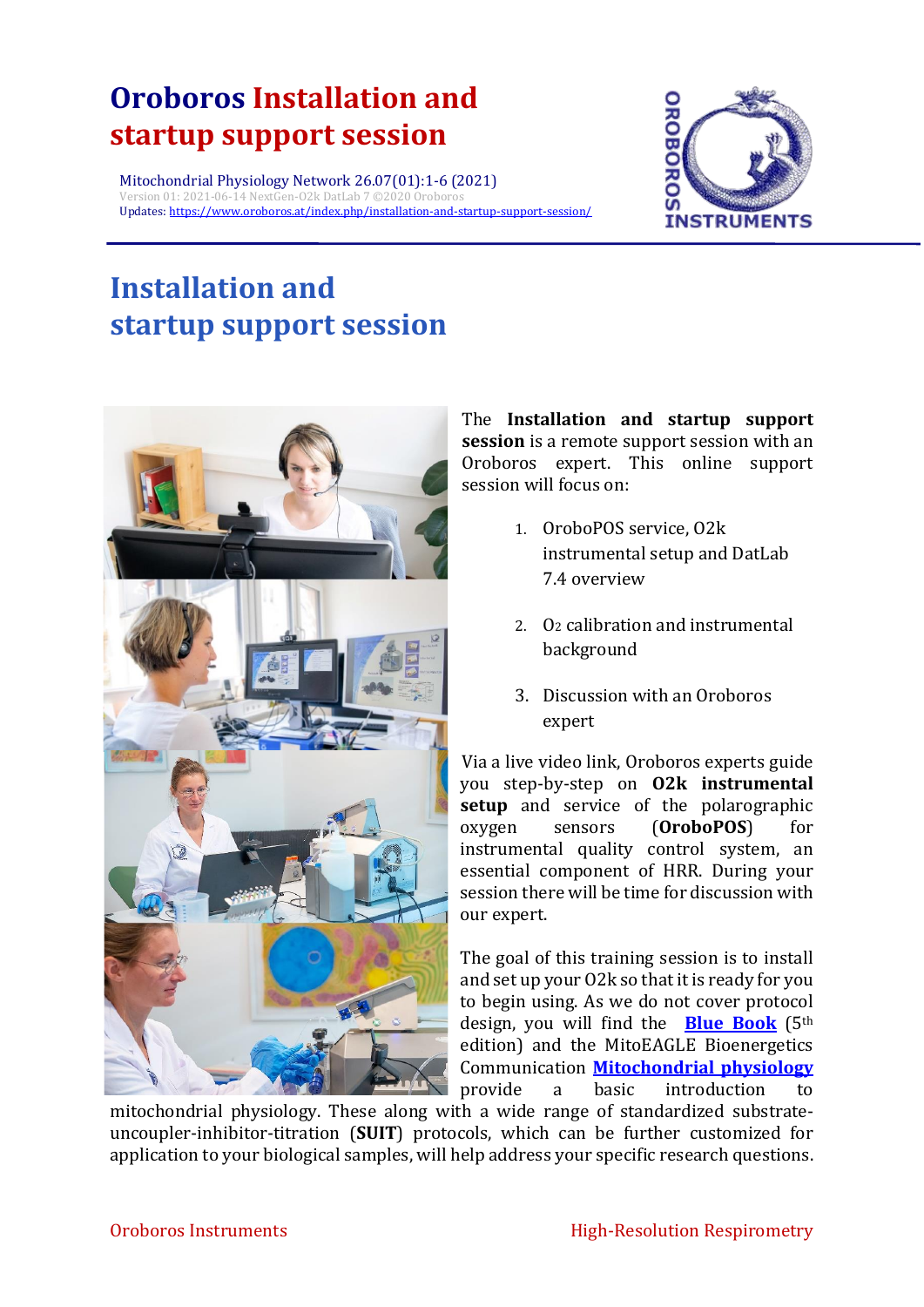#### *The Installation and startup support session is composed of:*



**O2k-Manual**: Repository of online manuals (unlimited access) which guide beginners and experienced users from the instrumental set-up to data analysis.



The **O2k-Videosupport** provides valuable assistance, complementary to the O2k-Manual. These video clips are Open Access.



**DatLab 7.4 software** for data acquisition and analysis, specifically developed for high-resolution respirometry with the O2k-FluoRespirometer. Instrumental and substrate-uncoupler-inhibitor titration (SUIT) **DL-Protocols** which are included in DatLab 7.4 provide a guide through the sequence of steps for instrumental and biological experiments.



Individual face-to-face **virtual coaching** sessions (this takes place on the dates to be confirmed). The virtual coaching includes tutoring, guidance, questions and discussions. **8 hours** of virtual coaching are included in the Installation and startup support.

## **Materials for self-study**

» https://wiki.oroboros.at/index.php/Installation and startup support session selfstudy material

It is recommended that participants prepare for their first live sessions by going through the self-study material. The content will lead participants through the set-up of the instrument and introduce the field of HRR.

The date of the live sessions will be communicated to the participants once a registration [form](https://www.oroboros.at/index.php/support-session-request-form/) is received.

DatLab 7.4 has to be installed on the computer to which the O2k is connected  $(0.2k-$ [Videosupport: DatLab 7 installation\)](https://www.youtube.com/watch?v=H1NZbLI_fuQ&list=PLT4umseflf-m6O1sApyn9doi8vHNAKaIs&index=3&t=0s).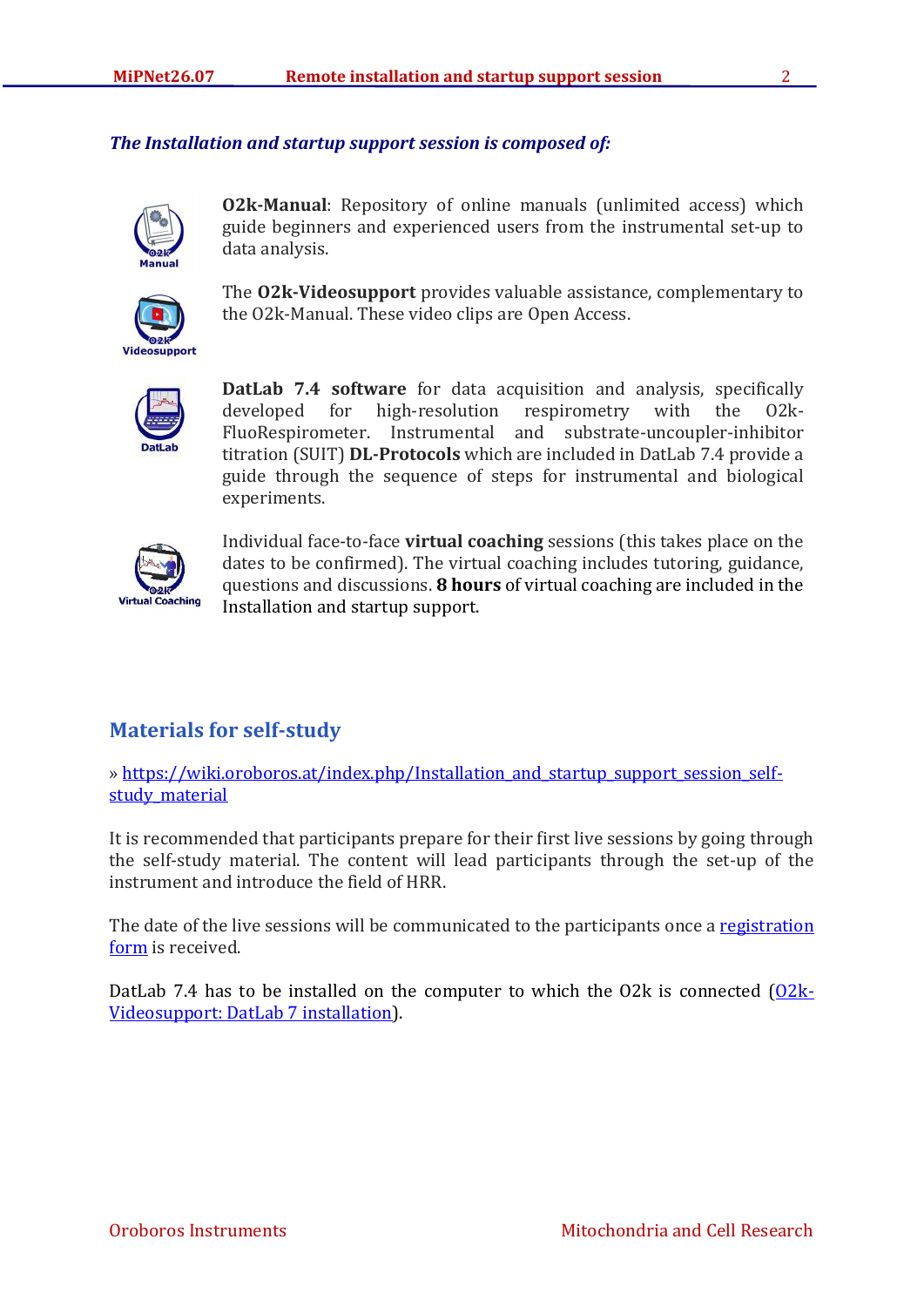## **Program**

| <b>Session</b>                                                 |                                                                                           | <b>Duration</b>                           |  |
|----------------------------------------------------------------|-------------------------------------------------------------------------------------------|-------------------------------------------|--|
| Part 1.1: OroboPOS service and O2k instrumental setup          |                                                                                           |                                           |  |
|                                                                | <b>Hands-on: OroboPOS service</b>                                                         | Start-up 2 h                              |  |
| 1.                                                             | <b>OroboPOS</b>                                                                           |                                           |  |
| 2.                                                             | Cathode cleaning                                                                          |                                           |  |
| 3.                                                             | Anode cleaning                                                                            |                                           |  |
| 4.                                                             | Membrane mounting                                                                         |                                           |  |
| Hands-on: 02k instrumental setup<br>Start-up 2 h               |                                                                                           |                                           |  |
| 5.                                                             | 02k FluoRespirometer                                                                      |                                           |  |
| 6.                                                             | <b>Insert OroboPOS</b>                                                                    |                                           |  |
| 7.                                                             | Insert 02k Chamber                                                                        |                                           |  |
| 8.                                                             | Chamber volume calibration                                                                |                                           |  |
| Part 1.2: DatLab                                               |                                                                                           |                                           |  |
|                                                                |                                                                                           | Start-up 1 h                              |  |
|                                                                | <b>DatLab overview</b>                                                                    | <b>Virtual Coaching</b>                   |  |
| Part 2: O <sub>2</sub> calibration and instrumental background |                                                                                           |                                           |  |
|                                                                | Hands-on: Quality control 1: Oxygen calibration                                           | Do-it-yourself 1.5 h                      |  |
|                                                                | DL-Protocol: O2k-cleaning BeforeUse                                                       |                                           |  |
|                                                                | DL-Protocol: O <sub>2</sub> calibration air                                               |                                           |  |
| Hands-on: Quality control 2: Oxygen background                 |                                                                                           |                                           |  |
|                                                                |                                                                                           | Do-it-yourself 2 h                        |  |
|                                                                | Select one DL-Protocol according to your needs:                                           |                                           |  |
|                                                                | Instrumental $O_2$ background TiP2 $k$<br>Instrumental $O_2$ background manual injections |                                           |  |
|                                                                | Instrumental high O2 background TiP2k                                                     |                                           |  |
|                                                                | Instrumental high O <sub>2</sub> background manual injections                             |                                           |  |
|                                                                |                                                                                           | 1 <sub>h</sub>                            |  |
| DatLab 7.4 analysis and discussion<br>Virtual Coaching         |                                                                                           |                                           |  |
| Part 3: Discussion with an Oroboros expert                     |                                                                                           |                                           |  |
| choice                                                         | To address any outstanding questions, or cover a topic of your                            | 2 <sub>h</sub><br><b>Virtual Coaching</b> |  |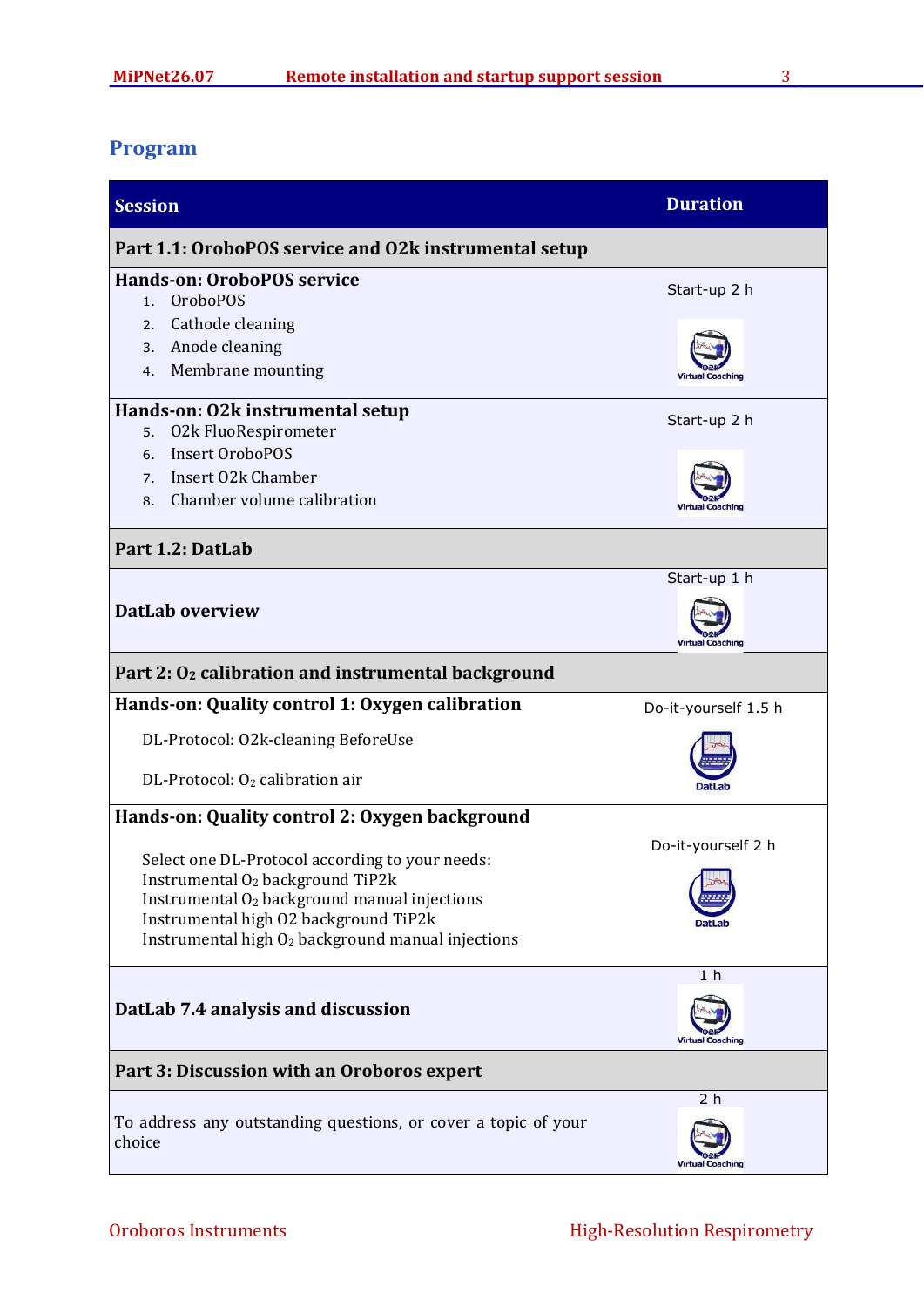| <b>Cardoso Luiza</b>     | Mitochondrial Wizard, PostDoc, Oroboros Instruments    |  |  |
|--------------------------|--------------------------------------------------------|--|--|
| <b>Cecatto Cristiane</b> | Mitochondrial Phoenix, PostDoc, Oroboros Instruments   |  |  |
| Di Marcello Marco        | Research Magician, Oroboros Instruments                |  |  |
| Doerrier Carolina        | Scientific Motive Force, CSO, Oroboros Instruments     |  |  |
| Garcia-Souza Luiz Felipe | Mitochondrial Adventurer, PhD student,<br>Oroboros     |  |  |
|                          | Instruments                                            |  |  |
| <b>Gnaiger Erich</b>     | Innovation Alchemist, CEO, Oroboros Instruments        |  |  |
| <b>Komlodi Timea</b>     | Mitochondrial Explorer, PostDoc, Oroboros Instruments  |  |  |
| <b>Schmitt Sabine</b>    | Bioenergetics Detective, PostDoc, Oroboros Instruments |  |  |

### **Tutors**

## **Additional resources for self-study:**



**O2k-Procedures** (unlimited access) explain various applications of the O2k (i.e. mitochondrial pathways, O2k-Demo experiments, O2k-Analyisis, chemicals and media, O2k-mitochondrial preparations and mitochondrial and marker-enzymes).



**Substrate-uncoupler-inhibitor titration (SUIT) protocols** are applied to living cells and mitochondrial preparations. Oroboros **[library of SUIT](https://wiki.oroboros.at/index.php/MitoPedia:_SUIT)  [protocols](https://wiki.oroboros.at/index.php/MitoPedia:_SUIT)** and the **[SUITbrowser](https://suitbrowser.oroboros.at/)** offer help to find the best SUIT protocol for your research questions. The library of SUIT protocols and the SUITbrowser are available online with unlimited access.



**MitoPedia** includes a continuous development of a consistent nomenclature, terms, abbreviations and concepts in mitochondrial physiology and nonequilibrium thermodynamics, in the spirit of Gentle Science.



**Bioenergetics Communications** is the Open Access journal for publishing scientific and technical advances in bioenergetics and mitochondrial physiology as Living Communications.



**O2k-Publications** include relevant information of high-resolution respirometry.



**Mitochondrial physiology. Gnaiger Erich et al ― MitoEAGLE Task Group (2020) Mitochondrial physiology. Bioenerg Commun 2020.1. doi:10.26124/bec:2020-0001.v1.** [Mitochondrial physiology](https://wiki.oroboros.at/index.php/BEC_2020.1_doi10.26124bec2020-0001.v1)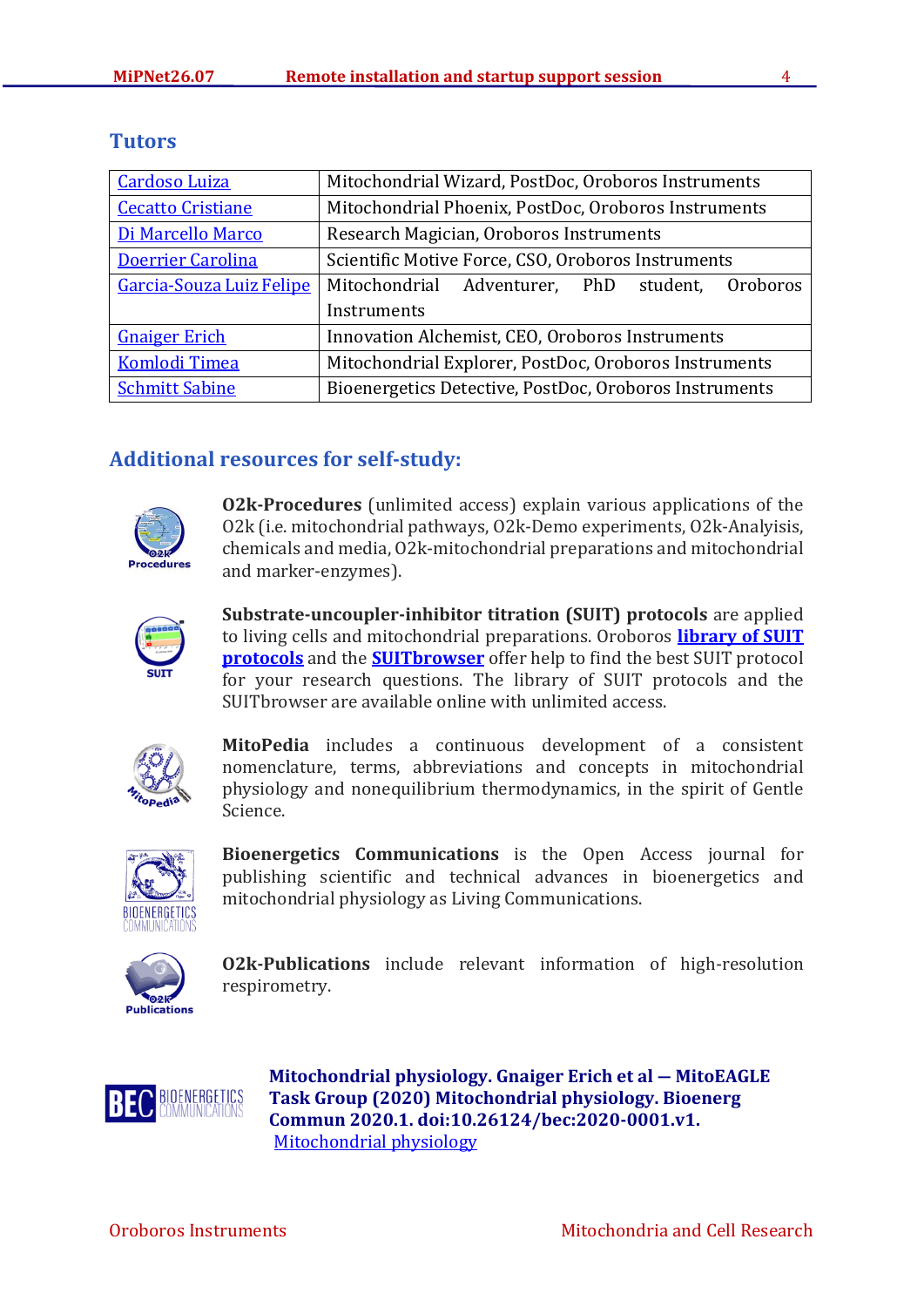#### *Bioenergetics Communications*



**The Open Access journal for publishing scientific and technical advances in bioenergetics and mitochondrial physiology as [Living Communications](https://wiki.oroboros.at/index.php/Living_Communications)**

» [https://www.bioenergetics-communications.org](https://www.bioenergetics-communications.org/)

*MitoFit Preprints*



**The Open Access preprint server for mitochondrial physiology and bioenergetics**

» [https://www.mitofit.org/index.php/MitoFit\\_Preprints](https://www.mitofit.org/index.php/MitoFit_Preprints)

#### *Acknowledgements*

Program prepared by Beno M, Doerrier C, Tindle-Solomon L, Oroboros Instruments. Supported by the project NextGen-O2k.



This project has received funding from the European Union's Horizon 2020 research and innovation programme under grant agreement No 859770.